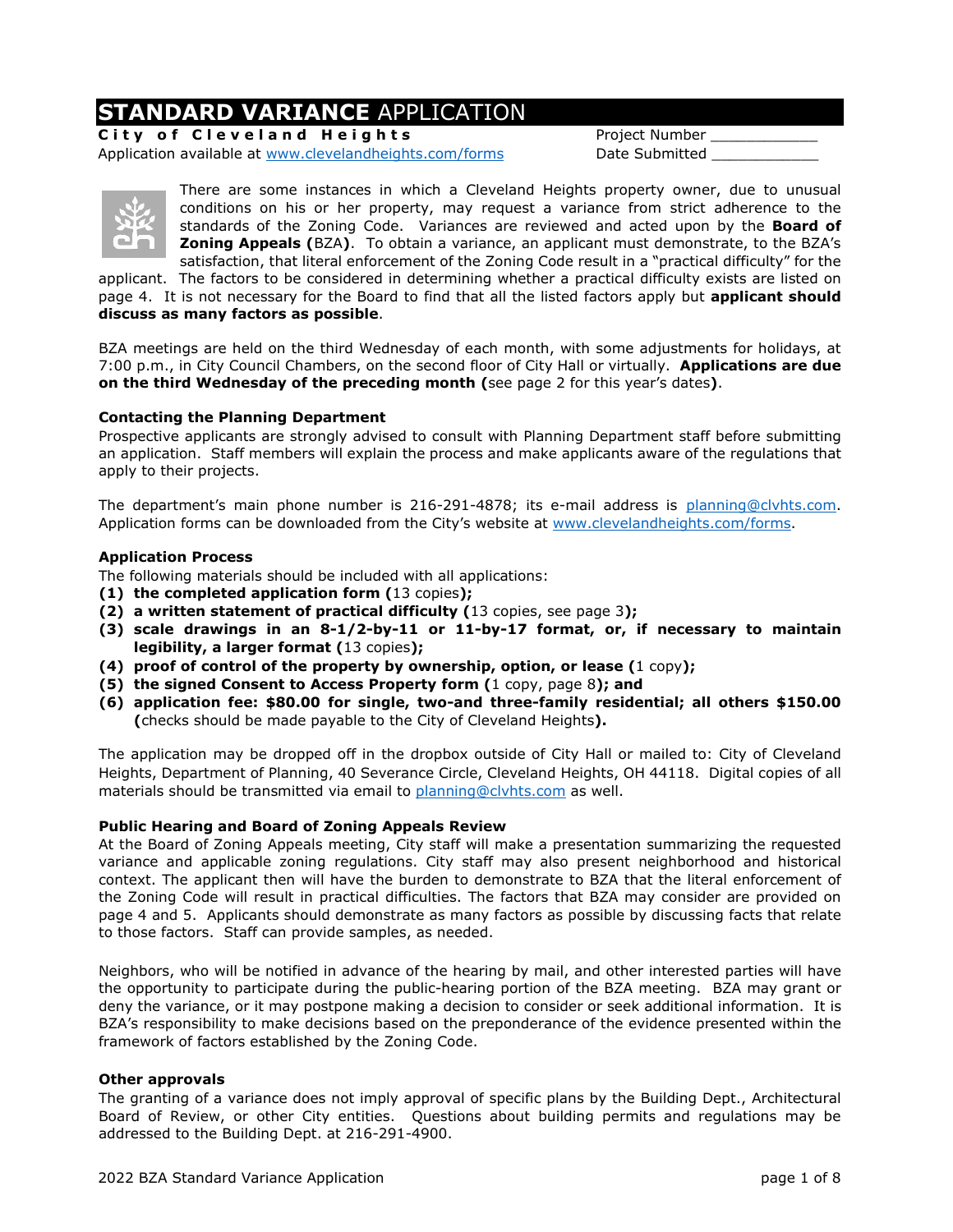## **BZA MEETING DATES FOR THE YEAR 2022**

Meetings are held on the third Wednesday of each month at 7:00 p.m., unless otherwise indicated, and are held in City Council Chambers, on the second floor of City Hall or virtually. Applications are due by 5:00 p.m. on the third Wednesday of the previous month, unless otherwise indicated.

|  |  | The applicant or the applicant's representative must be present at the meeting. |  |  |
|--|--|---------------------------------------------------------------------------------|--|--|
|--|--|---------------------------------------------------------------------------------|--|--|

| <b>Application deadline</b> | <b>Meeting date</b>     |  |  |
|-----------------------------|-------------------------|--|--|
| December 15, 2021           | January 19              |  |  |
| January 19                  | <b>February 16</b>      |  |  |
| February 16                 | March 23*               |  |  |
| March 23*                   | April 27*               |  |  |
| April 27*                   | <b>May 18</b>           |  |  |
| May 18                      | <b>June 15</b>          |  |  |
| June 15                     | July 20                 |  |  |
| July 20                     | <b>August 17</b>        |  |  |
| August 17                   | September 21            |  |  |
| September 21                | October 19              |  |  |
| October 19                  | November 16             |  |  |
| November 16                 | December 21             |  |  |
| December 21                 | <b>January 18, 2023</b> |  |  |

\*Holiday-related date change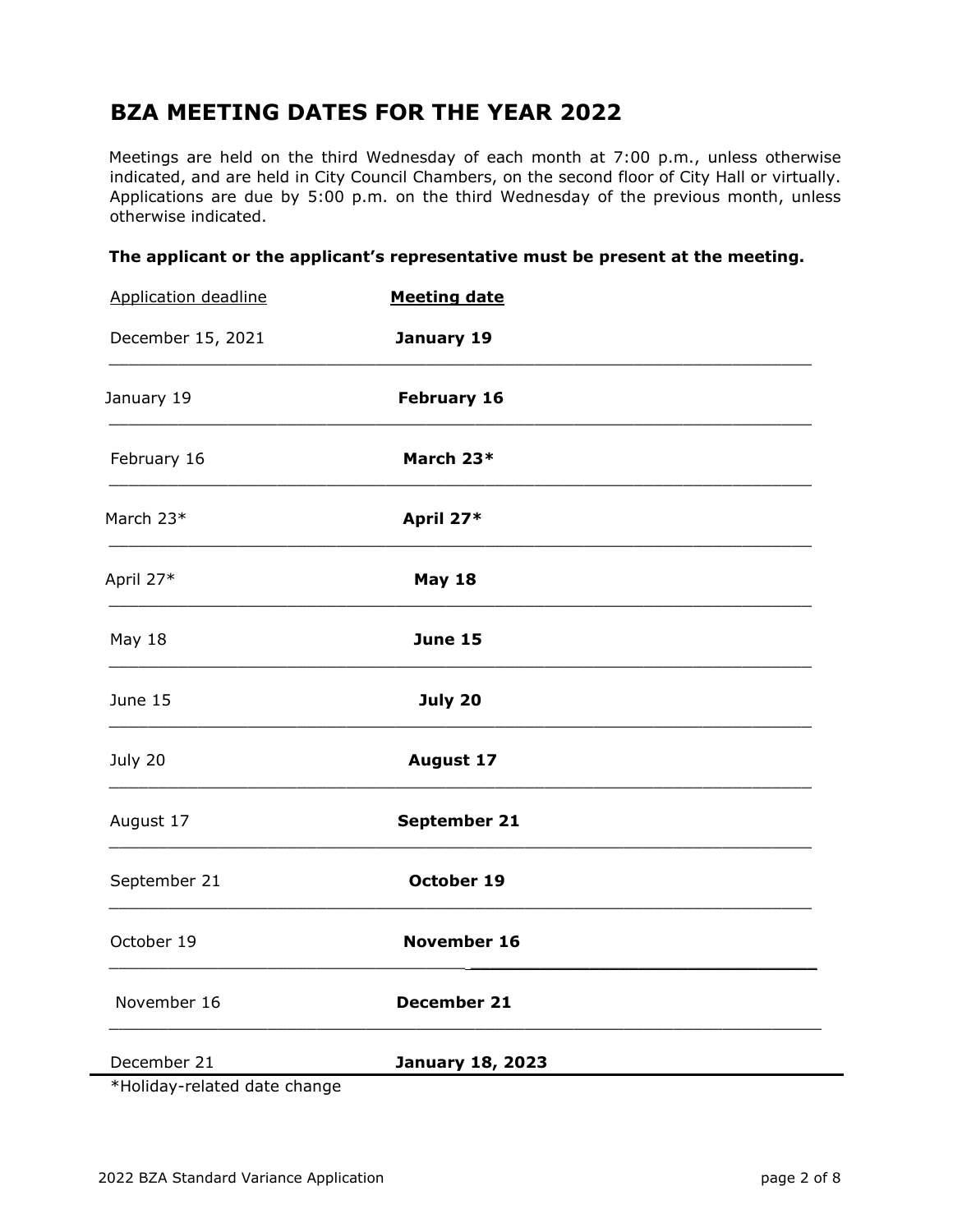# **STANDARD VARIANCE** APPLICATION FORM

Please type or print clearly.

|                                                                                                                                                                                                                                                                                                                           | Calendar number<br><u> 1980 - Jan Salaman III, prima prima prima prima prima prima prima prima prima prima prima prima prima prima p</u>                                                                                       |
|---------------------------------------------------------------------------------------------------------------------------------------------------------------------------------------------------------------------------------------------------------------------------------------------------------------------------|--------------------------------------------------------------------------------------------------------------------------------------------------------------------------------------------------------------------------------|
| Contact information:                                                                                                                                                                                                                                                                                                      | Date submitted<br>and the control of the control of                                                                                                                                                                            |
|                                                                                                                                                                                                                                                                                                                           | Applicant(s) experience and the set of the set of the set of the set of the set of the set of the set of the set of the set of the set of the set of the set of the set of the set of the set of the set of the set of the set |
|                                                                                                                                                                                                                                                                                                                           |                                                                                                                                                                                                                                |
|                                                                                                                                                                                                                                                                                                                           |                                                                                                                                                                                                                                |
|                                                                                                                                                                                                                                                                                                                           |                                                                                                                                                                                                                                |
| Applicant's representative, if any                                                                                                                                                                                                                                                                                        |                                                                                                                                                                                                                                |
|                                                                                                                                                                                                                                                                                                                           |                                                                                                                                                                                                                                |
|                                                                                                                                                                                                                                                                                                                           |                                                                                                                                                                                                                                |
|                                                                                                                                                                                                                                                                                                                           |                                                                                                                                                                                                                                |
|                                                                                                                                                                                                                                                                                                                           |                                                                                                                                                                                                                                |
|                                                                                                                                                                                                                                                                                                                           |                                                                                                                                                                                                                                |
|                                                                                                                                                                                                                                                                                                                           | Brief summary of variance request (please complete the Statement of Practical Difficulty):                                                                                                                                     |
|                                                                                                                                                                                                                                                                                                                           |                                                                                                                                                                                                                                |
| Supporting documentation (check all that apply):<br>Completed Application (13 copies)<br>Detailed statement of practical difficulty (13 copies)<br>Proof of ownership, option, or lease agreement (1 copy)<br>Elevations, if applicable (13 copies)<br>Signed Consent to Access Property form (1 copy)<br>Application fee | Scale drawings (site plan; & floor plan if applicable) in an 8-1/2-by-11 or 11-by-17<br>format, or, if necessary to maintain legibility, a larger format (13 copies)                                                           |
| $\sim$ . The state of the state of the state of the state of the state of the state of the state of the state of the state of the state of the state of the state of the state of the state of the state of the state of the st                                                                                           |                                                                                                                                                                                                                                |

I swear or affirm that the information in this application is true and correct to the best of my abilities.

| Applicant's signature |                                      | Date                        |  |
|-----------------------|--------------------------------------|-----------------------------|--|
|                       | <b>Press Here To Print All Pages</b> | <b>Reset Form Save Form</b> |  |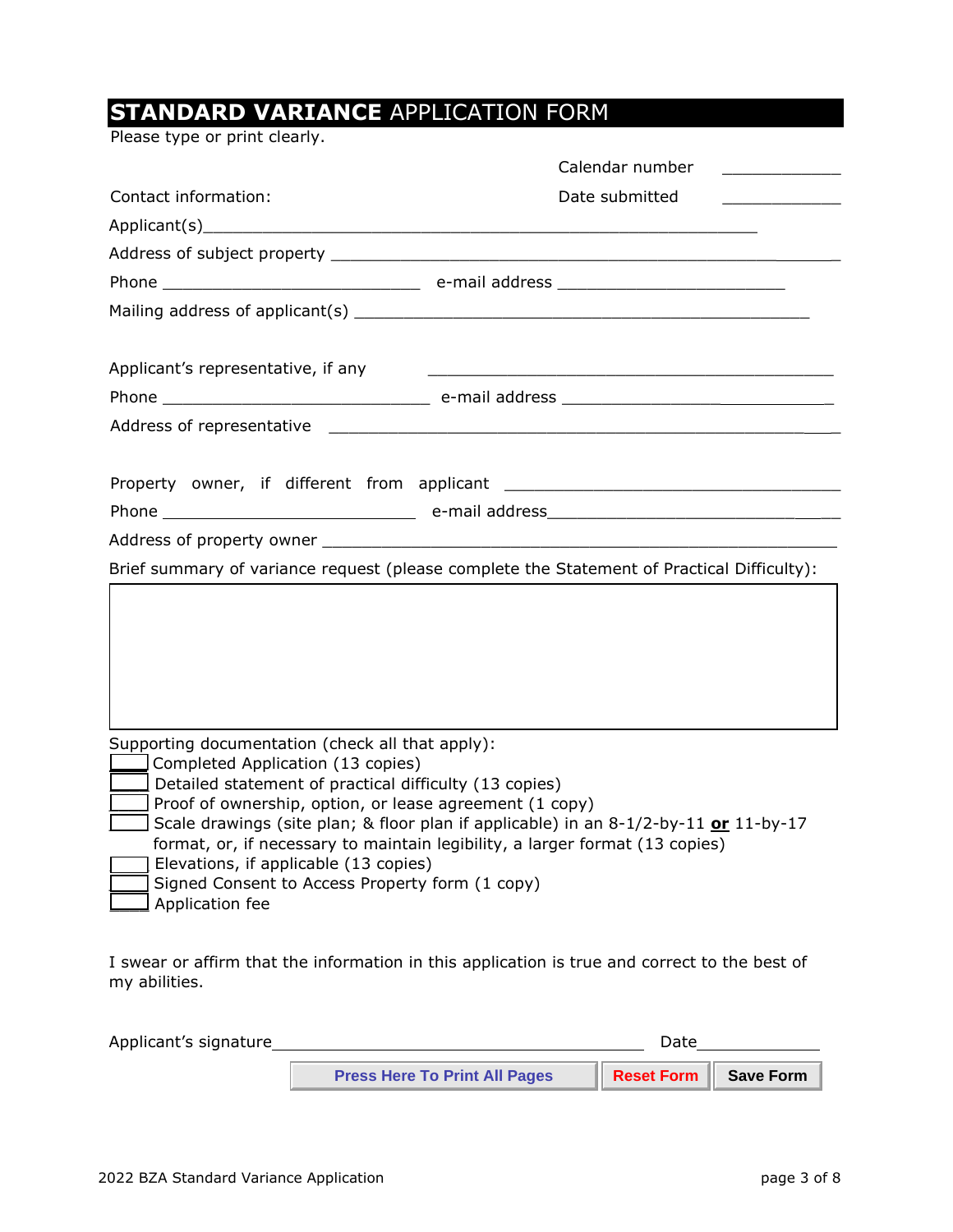## **STATEMENT OF PRACTICAL DIFFICULTY**

To obtain a variance, an applicant must show by a preponderance of the evidence, to the satisfaction of the Board of Zoning Appeals (BZA), that strictly adhering to the Zoning Code's standards would result in a "practical difficulty" for the applicant. To this end, a written statement of practical difficulty must accompany an application for a standard variance. Please complete this Statement of Practical Difficulty, **by addressing all of the factors listed below that are relevant to your situation.** Additional documents may be submitted as further proof.

In deciding whether to grant a variance, BZA will consider the following factors in determining whether a practical difficulty exists:

A. Explain special conditions or circumstances that exist which are peculiar to the land or structure involved and which are not applicable generally to other lands or structures in the same Zoning District. (examples of this are: exceptional irregularity, narrowness, shallowness or steepness of the lot, or adjacency to nonconforming and inharmonious uses, structures or conditions):

 $\mathcal{L}_\mathcal{L}$  , and the contribution of the contribution of the contribution of the contribution of the contribution of the contribution of the contribution of the contribution of the contribution of the contribution of

B. Explain how the property in question would not yield a reasonable return or there could not be any beneficial use of the property without the variance.

 $\mathcal{L}_\mathcal{L} = \mathcal{L}_\mathcal{L} = \mathcal{L}_\mathcal{L} = \mathcal{L}_\mathcal{L} = \mathcal{L}_\mathcal{L} = \mathcal{L}_\mathcal{L} = \mathcal{L}_\mathcal{L} = \mathcal{L}_\mathcal{L} = \mathcal{L}_\mathcal{L} = \mathcal{L}_\mathcal{L} = \mathcal{L}_\mathcal{L} = \mathcal{L}_\mathcal{L} = \mathcal{L}_\mathcal{L} = \mathcal{L}_\mathcal{L} = \mathcal{L}_\mathcal{L} = \mathcal{L}_\mathcal{L} = \mathcal{L}_\mathcal{L}$ 

 $\mathcal{L}_\mathcal{L} = \mathcal{L}_\mathcal{L} = \mathcal{L}_\mathcal{L} = \mathcal{L}_\mathcal{L} = \mathcal{L}_\mathcal{L} = \mathcal{L}_\mathcal{L} = \mathcal{L}_\mathcal{L} = \mathcal{L}_\mathcal{L} = \mathcal{L}_\mathcal{L} = \mathcal{L}_\mathcal{L} = \mathcal{L}_\mathcal{L} = \mathcal{L}_\mathcal{L} = \mathcal{L}_\mathcal{L} = \mathcal{L}_\mathcal{L} = \mathcal{L}_\mathcal{L} = \mathcal{L}_\mathcal{L} = \mathcal{L}_\mathcal{L}$ 

C. Explain whether the variance is insubstantial:

 Explain whether the variance is the minimum necessary to make possible the reasonable use of the land:

 $\mathcal{L}_\mathcal{L} = \mathcal{L}_\mathcal{L} = \mathcal{L}_\mathcal{L} = \mathcal{L}_\mathcal{L} = \mathcal{L}_\mathcal{L} = \mathcal{L}_\mathcal{L} = \mathcal{L}_\mathcal{L} = \mathcal{L}_\mathcal{L} = \mathcal{L}_\mathcal{L} = \mathcal{L}_\mathcal{L} = \mathcal{L}_\mathcal{L} = \mathcal{L}_\mathcal{L} = \mathcal{L}_\mathcal{L} = \mathcal{L}_\mathcal{L} = \mathcal{L}_\mathcal{L} = \mathcal{L}_\mathcal{L} = \mathcal{L}_\mathcal{L}$ 

 $\mathcal{L}_\mathcal{L} = \{ \mathcal{L}_\mathcal{L} = \{ \mathcal{L}_\mathcal{L} = \{ \mathcal{L}_\mathcal{L} = \{ \mathcal{L}_\mathcal{L} = \{ \mathcal{L}_\mathcal{L} = \{ \mathcal{L}_\mathcal{L} = \{ \mathcal{L}_\mathcal{L} = \{ \mathcal{L}_\mathcal{L} = \{ \mathcal{L}_\mathcal{L} = \{ \mathcal{L}_\mathcal{L} = \{ \mathcal{L}_\mathcal{L} = \{ \mathcal{L}_\mathcal{L} = \{ \mathcal{L}_\mathcal{L} = \{ \mathcal{L}_\mathcal{$ 

D. Explain whether the essential character of the neighborhood would be substantially altered or adjoining properties would suffer a substantial detriment as a result of the variance.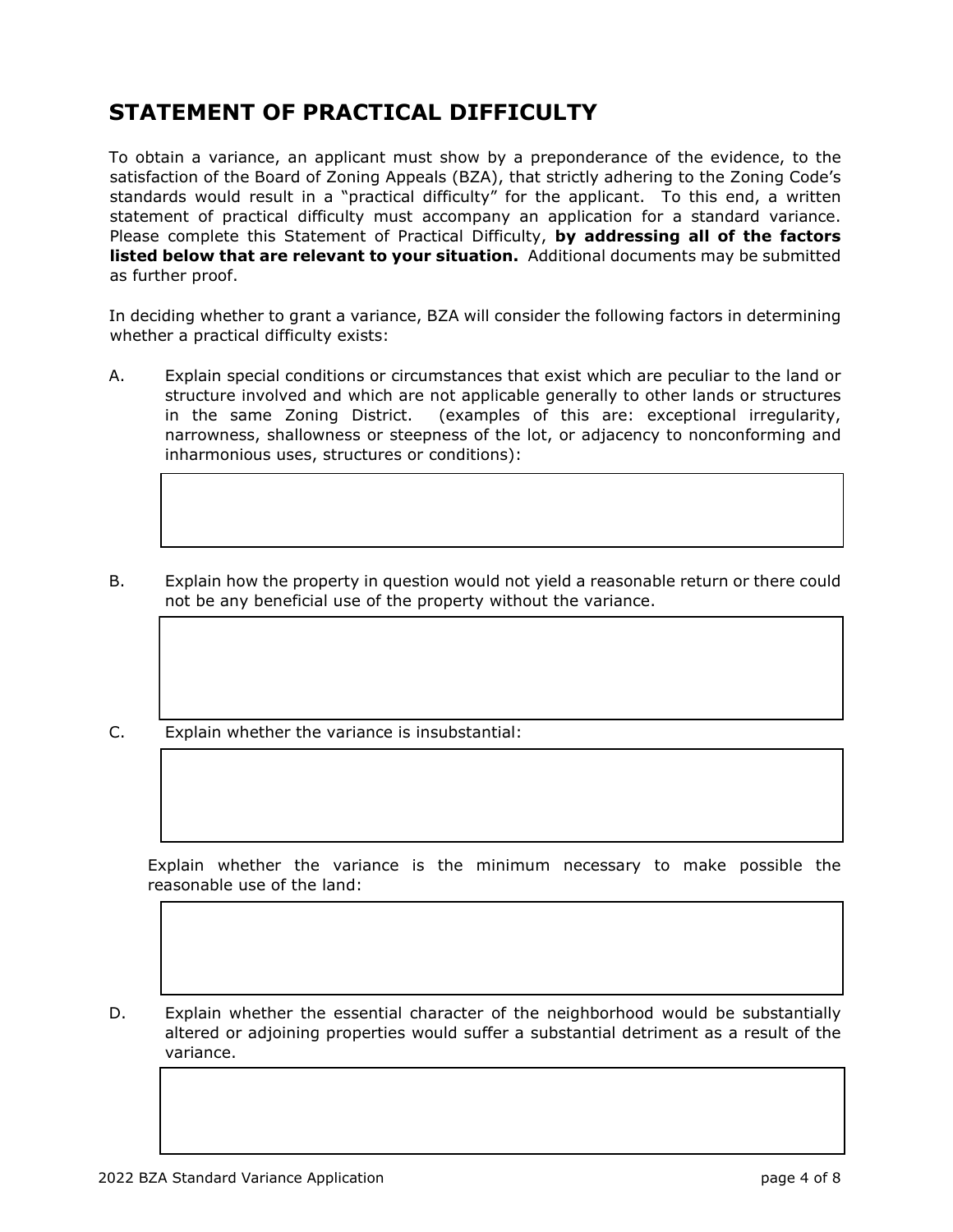- E. Explain whether the variance would adversely affect the delivery of governmental service (e.g., water, sewer, garbage).
- F. Did the applicant purchase the property without knowledge of the zoning restriction?
- G. Explain whether the special conditions or circumstances (listed in response to question A above) were a result of actions of the owner.
- H. Demonstrate whether the applicant's predicament feasibly can be resolved through a method other than a variance (e.g., a zone-conforming but unworkable example).

 $\Box$ 

- I. Explain whether the spirit and intent behind the zoning requirement would be observed and/or substantial justice done by granting the variance.
- J. Explain whether the granting of the variance requested will or will not confer on the applicant any special privilege that is denied by this regulation to other lands, structures, or buildings in the same district.  $\Box$

 $\Box$  $\Box$  $\Box$ 

If you have questions, please contact the Planning Department at 216-291-4878 or [planning@clvhts.com.](mailto:planning@clvhts.com)

The factors listed above can be found in Subsection 1115.07(e)(1) of the Cleveland Heights Zoning Code.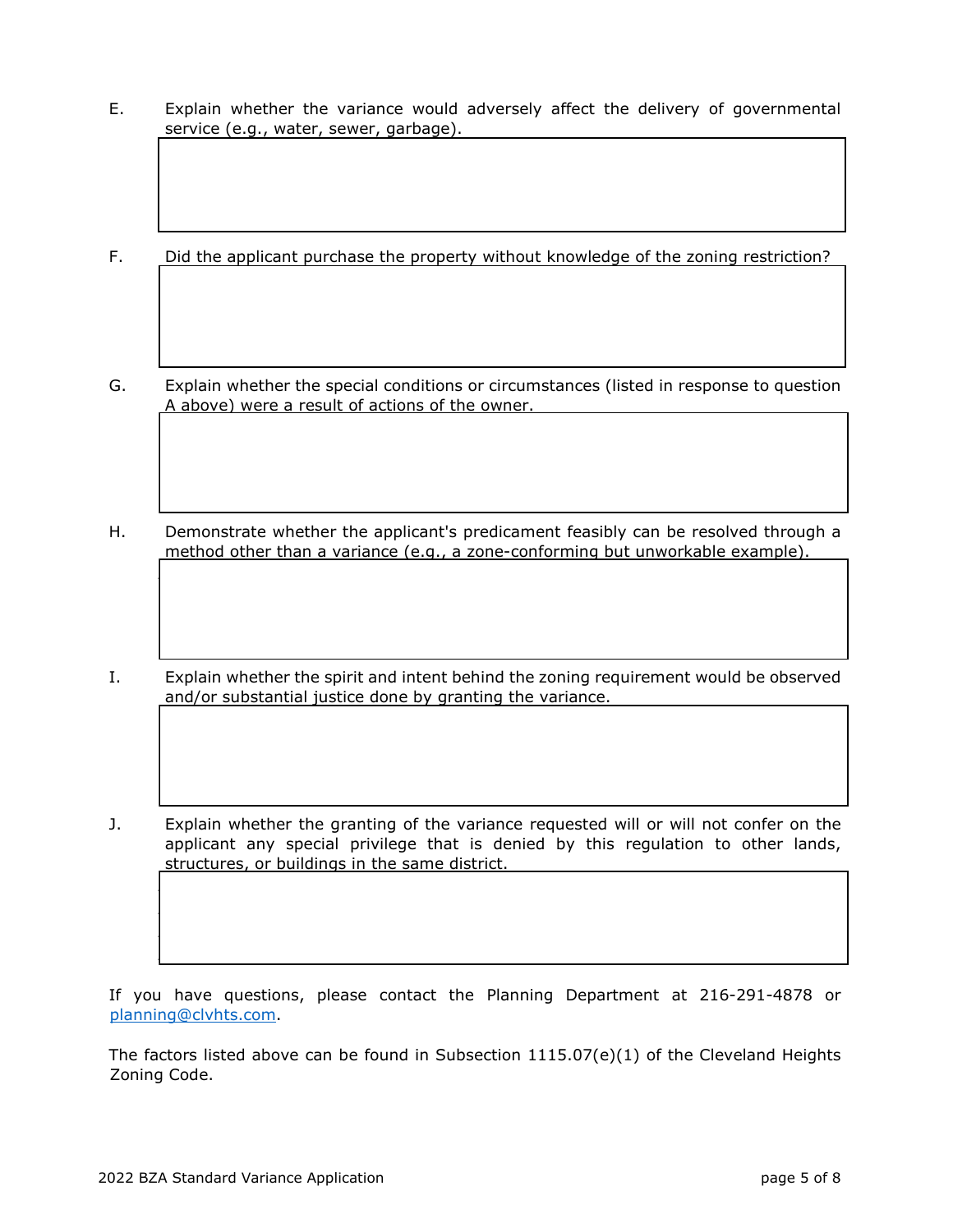## **CONSENT TO ACCESS PROPERTY**

I, the undersigned responsible party (owner, occupant, tenant, or agent for the property owner) of the property described herein, do hereby consent to entry upon said property, at a reasonable time and to the extent necessary, by the City of Cleveland Heights and its officers, employees, and/or agents for the purpose of inspecting said property for compliance with the City's Zoning, Housing, and/or Building Codes. I further certify that I have authority to grant access to said property.

| Property Address |                                          |          |        |                          |
|------------------|------------------------------------------|----------|--------|--------------------------|
|                  | Signature of Responsible Party           |          |        |                          |
|                  | Name of Responsible Party (please print) |          |        |                          |
| I am the:        | owner                                    | occupant | tenant | agent for property owner |
| Telephone Number |                                          |          | Date   |                          |

### **PLEASE NOTE THAT FAILURE TO CONSENT TO A SITE INSPECTION OF YOUR PROPERTY MAY CAUSE DELAY IN YOUR APPLICATION AND/OR MAY CAUSE YOUR APPLICATION TO BE CONSIDERED INCOMPLETE.**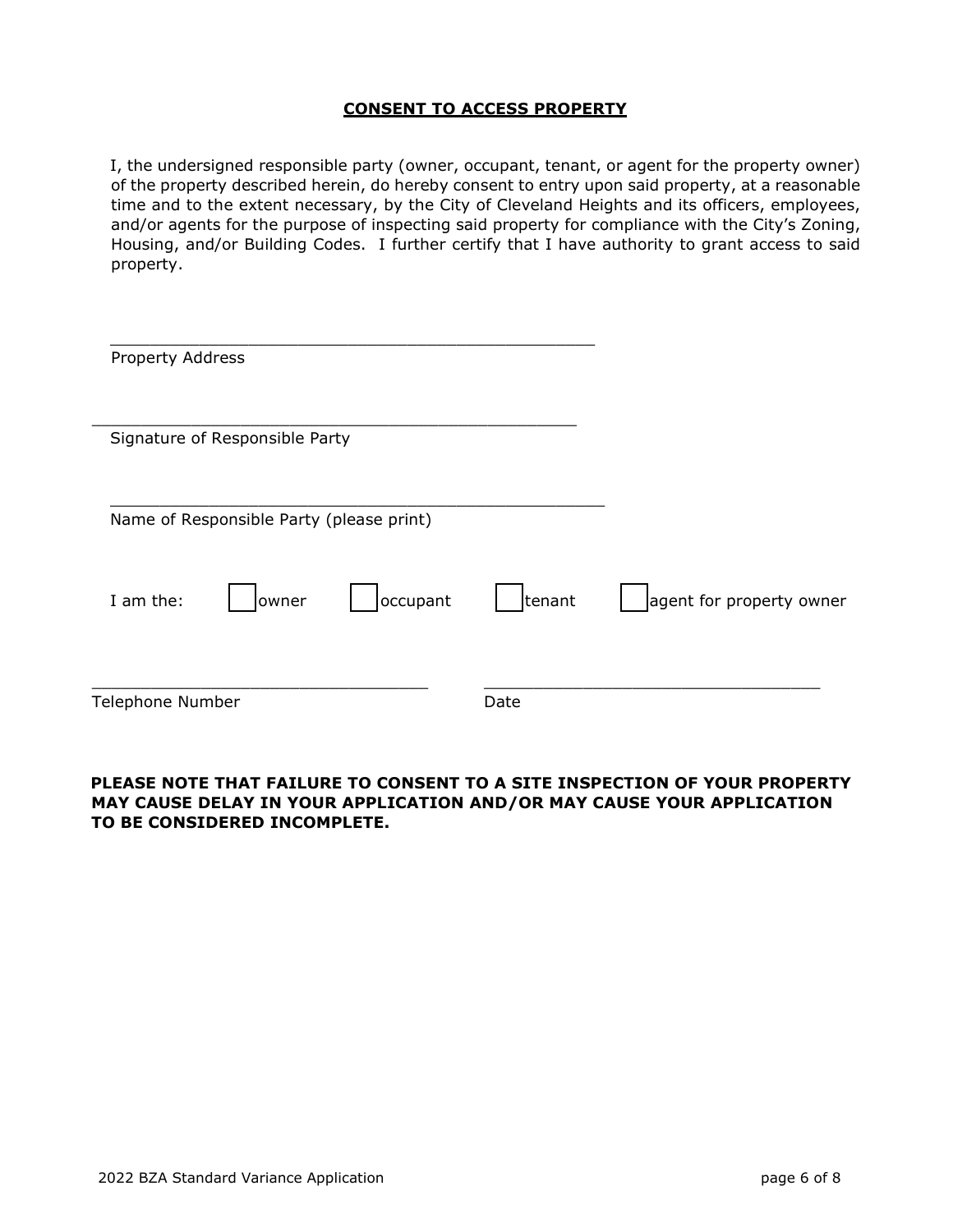## **SAMPLE SITE PLANS**

The site plans shown on this page and the next are examples of the kinds that may be needed with your application for a variance from the standards of the Cleveland Heights Zoning Code. Before submitting your application, it is recommended that you discuss your situation with staff to determine exactly what kinds of drawings will be needed.

Drawings should be produced at appropriate scales in 8-1/2-by-11 or 11-by-17 formats (larger if necessary to maintain legibility). The samples below are drawn to scale, but the scale may be slightly off if you downloaded this application package from the Internet.



#### The scale drawings of cars parked in the garage are helpful, but not necessary.

### **Sample Site Plan #1**

The site plan example on this page depicts a proposal for a 2-1/2-car garage in the rear yard of a 2-family house. Since 2 family houses are generally required to have 4-car garages, a property owner would be required to seek a variance before replacing the property's original garage with something smaller than a 4 car garage.

This drawing shows what the property owner is proposing in a clear, concise manner. It also shows the two reasons why the property owner is seeking the variance: a four-car garage would require removal of a large oak tree and reduce the amount of usable green space in the rear yard to an unacceptably low level.

A problem with this drawing is the lack of information regarding the distance of the proposed garage from the rear and side property lines. If the drawing is true to its 1":20' scale, though, as it is required to be, the distances can be measured off the drawing.